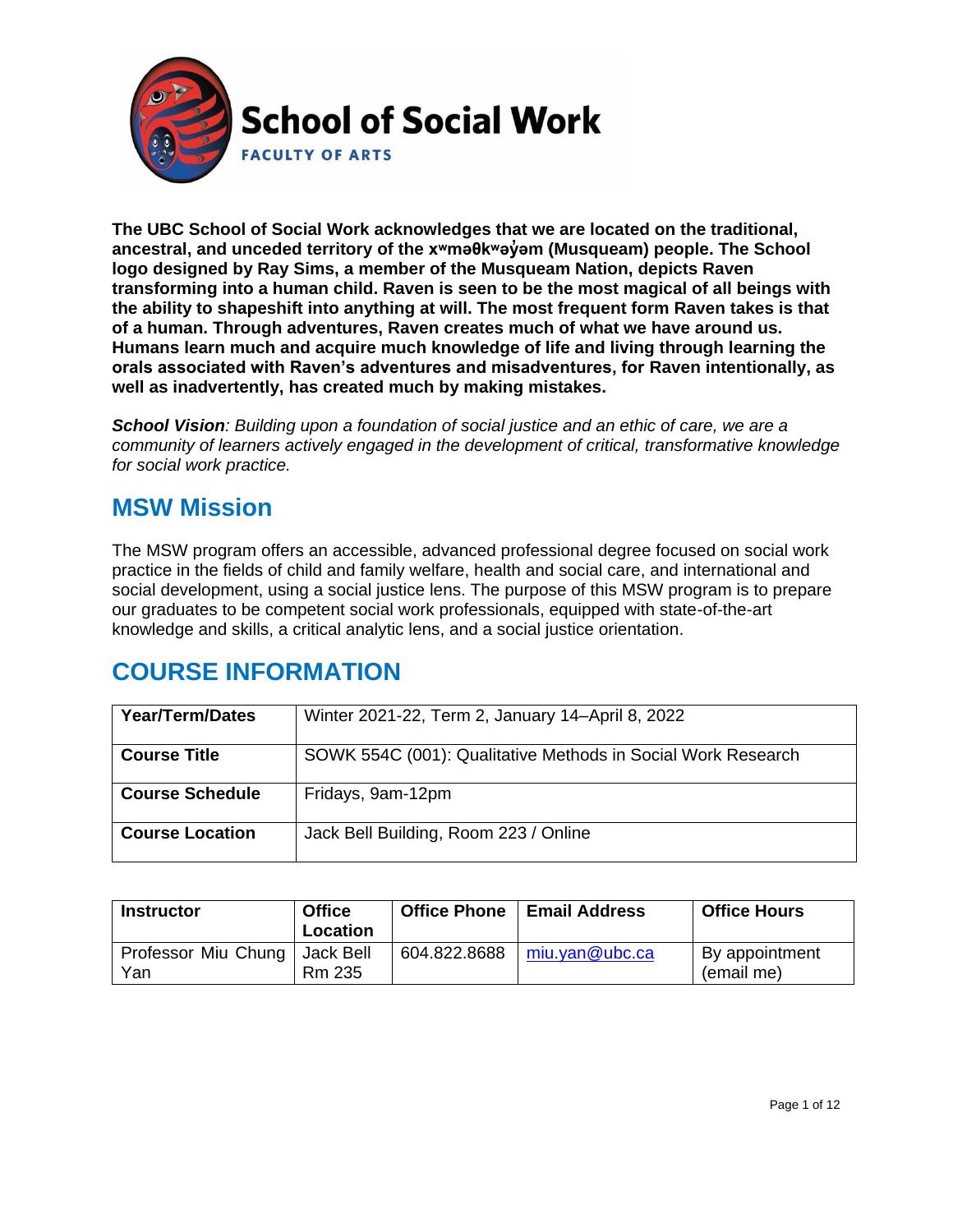## **Prerequisite and/or Corequisite**

There are no pre-requisites for this course.

### **Course Description**

This course provides an overview of research questions, designs and methods relevant to social work inquiry using qualitative methods. The first term will focus on understanding various approaches to social work inquiry and on developing skills in implementing a qualitative study. Students design a study during the first term and implement it in the second term.

Consistent with the Canadian Charter of Rights and Freedoms and the Tri-Council Policy Statement: Ethical Conduct for Research Involving Humans (2018) https://ethics.gc.ca/eng/policy-politique\_tcps2-eptc2\_2018.html, it is expected that in developing their research questions and study designs, students take into account diversity in relation to Aboriginal ancestry, immigrant status, race, national or ethnic origin, social class, religion, sex, sexual orientation, age and disability.

### **Course Structure and Learning Activities**

This course will be conducted in both a seminar format with short lectures, on-going and open dialogues in classroom and virtual space, and an experiential learning process through student designing, conducting and completing a small scale (2 to 4 research participants) study. Students are expected to actively participate classroom and online discussions, personal reflection and small group discussion, through which students are expected integrating learnings from the literature and their own experiences generated through the research process. Students are encouraged to express any ideas, beliefs, thoughts, and feeling that will result in sincere engagement and critical inquiry with members of the class. The roles of the instructor are to provide guidance for a systematic learning process of individual students and facilitate the dialogical reflection process within individual and among the group of students.

### **Ground Rules for Dialogue and Interactive Learning**

- 1. Safety and confidentiality
- 2. Listen respectfully
- 3. Be critical in analysis but gentle in expression
- 4. Seek to learn and have ownership of learning
- 5. Speak from your perspective
- 6. Acknowledge oppression exists
- 7. Distinguish emotion from reasoning
- 8. Active sharing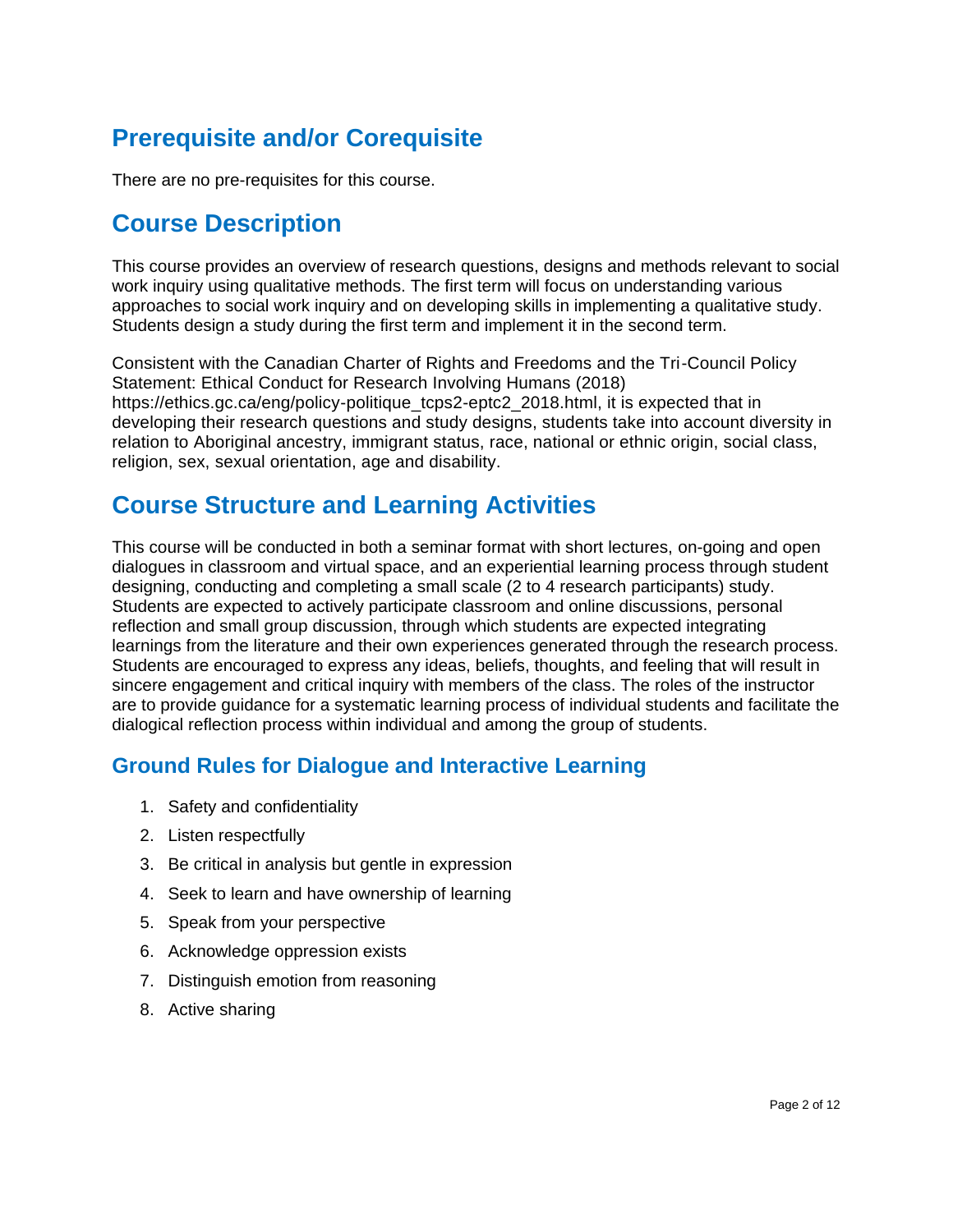### **Learning Outcomes**

With the completion of this course satisfactorily, the students will be able to

- 1. understand the general approach to social work research
- 2. identify the processes, methods and issues in qualitative inquiry, contrasting them with similar issues in quantitative approaches
- 3. critically read and evaluate research designs and findings of qualitative studies
- 4. develop research questions relevant to social policy, social service programs and social work practice that can be addressed through qualitative designs
- 5. identify ethical issues in conducting systematic inquiry, particularly in relation to marginalized groups
- 6. design, implement & report on qualitative study relevant to social policy, social service programs or social work practice

## **Required Textbook(s) and Learning Materials**

Bailey, C.A. (2018). *A Guide to Qualitative Field Research*. Thousand Oaks, CA: SAGE.

(You can purchase an electronic copy of this book directly from: https://www.vitalsource.com/en-ca/products/a-guide-to-qualitative-field-research-carol-a-baileyv9781506307008. If you prefer a printed copy, please purchase one through Amazon.ca, Chapters.indigo.ca or other sources. Please note that this book will be used in both term 1 and 2.

All others readings are available for download from the UBC Library. Students are encouraged to expand their readings to literature that are not listed in this outline.

### **Assessment of Learning**

The grading is an indication of personal achievement. Therefore, a continuous assessment approach will be employed to ensure a multi-dimensional and multi-stage assessment of your learning process. The course requirements and the grading are interrelated.

All written assignments of this course must be in 12-size fonts, double spacing and one-inch margin on all sides. APA referencing style is required. A writer guide with information in APA referencing format and style is recommended. Please see:

[http://wiki.ubc.ca/images/6/6f/Apastyle.pdf.](http://wiki.ubc.ca/images/6/6f/Apastyle.pdf) Note: It is expected that peer-reviewed academic, government and formal reports, and professional literature be cited in assignments. Generally, Wikipedia is not acceptable as an academic reference.

All written assignments should be in MS Words format. File name should be *lastnameassignment #*.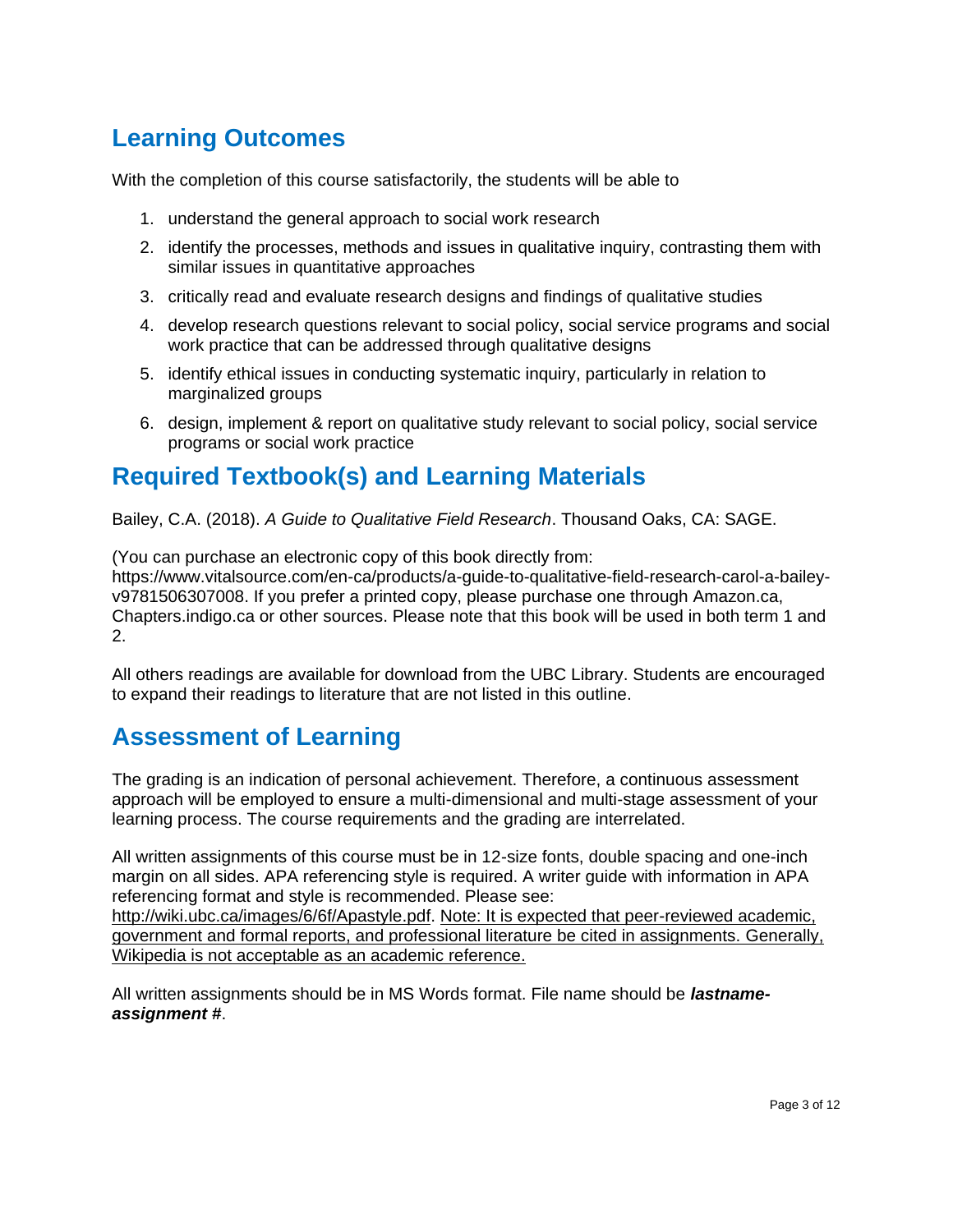### **Submitting Assignments**

Assignments are due as noted in this course outline, unless otherwise informed by the instructor.

### **Return of Marked Student Assignments**

All assignments are to be submitted via CANVAS. Assignments will be marked with track changes and comments provided.

### **Late Assignments**

Generally, late assignments will not be accepted. In emergency situations, students must discuss any potential lateness with their instructor and be prepared to have a medical certificate available. Assignments submitted after the deadline with no documentation will be penalized by **three** percentage points per day.

### **Course Schedule**

| <b>Session 1:</b> | Friday, January 14, 2022                                                                                                                                                                                                                                                                                                                                                                                                                                  |  |
|-------------------|-----------------------------------------------------------------------------------------------------------------------------------------------------------------------------------------------------------------------------------------------------------------------------------------------------------------------------------------------------------------------------------------------------------------------------------------------------------|--|
| Topic:            | Check in and Preparing for Field Work (In person)                                                                                                                                                                                                                                                                                                                                                                                                         |  |
| <b>Readings:</b>  | <b>Bailey Chapter 6</b><br>*Rapley, T. (2014). Sampling strategies in qualitative research. In Flick,<br>U. The SAGE handbook of qualitative data analysis (pp. 49-63).<br>London: SAGE Publications Ltd doi: 10.4135/9781446282243                                                                                                                                                                                                                       |  |
| <b>Session 2:</b> | Friday, January 21, 2022 (Zoom)                                                                                                                                                                                                                                                                                                                                                                                                                           |  |
| Topic:            | <b>Preparing for Interview</b>                                                                                                                                                                                                                                                                                                                                                                                                                            |  |
| <b>Readings:</b>  | <b>Guest Speaker: Jess Fehrenbacher</b><br>Bailey Chapter 8 and 9<br>*Roulston, K. (2010). Doing interview research. In Roulston, K. Reflective<br>interviewing: A guide to theory and practice (pp. 96-114). London: SAGE<br>Publications Ltd doi: 10.4135/9781446288009<br>*McNamara, C. (2009). General guidelines for conducting interviews.<br>Retrieved January 11, 2010, from<br>http://managementhelp.org/evaluatn/intrview.htm (Practical guide) |  |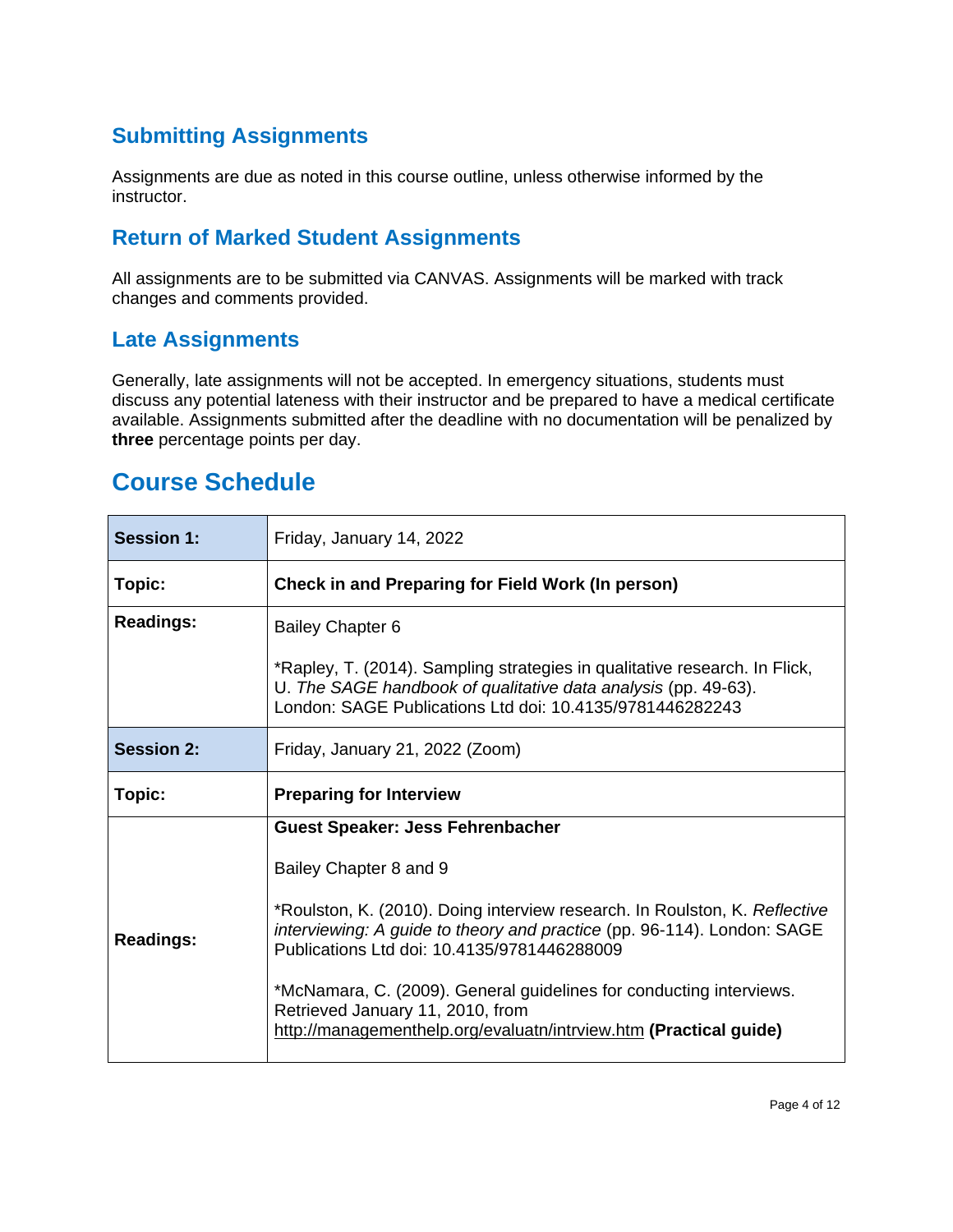|                   | Rapley, T. J. (2001). The art(fulness) of open-ended interviewing: some<br>considerations on analysing interviews. Qualitative Research, 1(3), 303-<br>323. doi: 10.1177/146879410100100303<br>Hollway, W., & Jefferson, T. (1997). Eliciting narrative through the in-depth<br>interview. Qualitative Inquiry, 3(1), 53-70. doi:<br>10.1177/107780049700300103<br>DiCicco-Bloom, B., & Crabtree, B. F. (2006). The qualitative research<br>interview. Medical Education, 40(4), 314-321. doi: 10.1111/j.1365-<br>2929.2006.02418.x<br>Shaw, I. & Holland, S. (2014). Asking questions. In Shaw, I., & Holland,<br>S. Doing qualitative research in social work (pp. 121-145). 55 City Road,<br>London: SAGE Publications, Ltd doi: 10.4135/9781473906006 |
|-------------------|-----------------------------------------------------------------------------------------------------------------------------------------------------------------------------------------------------------------------------------------------------------------------------------------------------------------------------------------------------------------------------------------------------------------------------------------------------------------------------------------------------------------------------------------------------------------------------------------------------------------------------------------------------------------------------------------------------------------------------------------------------------|
| <b>Session 3:</b> | Friday, January 28, 2022 (in person)                                                                                                                                                                                                                                                                                                                                                                                                                                                                                                                                                                                                                                                                                                                      |
| Topic:            | <b>Conducting Interview</b>                                                                                                                                                                                                                                                                                                                                                                                                                                                                                                                                                                                                                                                                                                                               |
| <b>Readings:</b>  | <b>Guest Speaker: Tsering Watermeyer</b><br>*O'Connor, H. & Madge, C. (2017). Online interviewing. In Fielding, N.,<br>Lee, R., & Blank, G. The SAGE Handbook of online research methods<br>(pp. 416-434). 55 City Road, London: SAGE Publications Ltd doi:<br>10.4135/9781473957992<br>Salmons, J. (2012). Designing and conducting research with online<br>interviews. In Salmons, J. Cases in online interview research (pp. 1-30).<br>Thousand Oaks, CA: SAGE Publications, Inc. doi:<br>10.4135/9781506335155<br>Cleland, J., Dixon, K., Kilvington, D. (2020). Online Research Methods in<br>Sport Studies. London: Routledge, https://doi-<br>org.ezproxy.library.ubc.ca/10.4324/9780367809300. Chapter 5 Online<br>interview                      |
| <b>Session 4:</b> | Friday, February 4, 2022                                                                                                                                                                                                                                                                                                                                                                                                                                                                                                                                                                                                                                                                                                                                  |
| Topic:            | <b>Online interview Rehearsal</b>                                                                                                                                                                                                                                                                                                                                                                                                                                                                                                                                                                                                                                                                                                                         |
| <b>Session 5:</b> | Friday, February 11, 2022                                                                                                                                                                                                                                                                                                                                                                                                                                                                                                                                                                                                                                                                                                                                 |
| Topic:            | <b>Theorizing the Researcher: Reflexive Practice</b>                                                                                                                                                                                                                                                                                                                                                                                                                                                                                                                                                                                                                                                                                                      |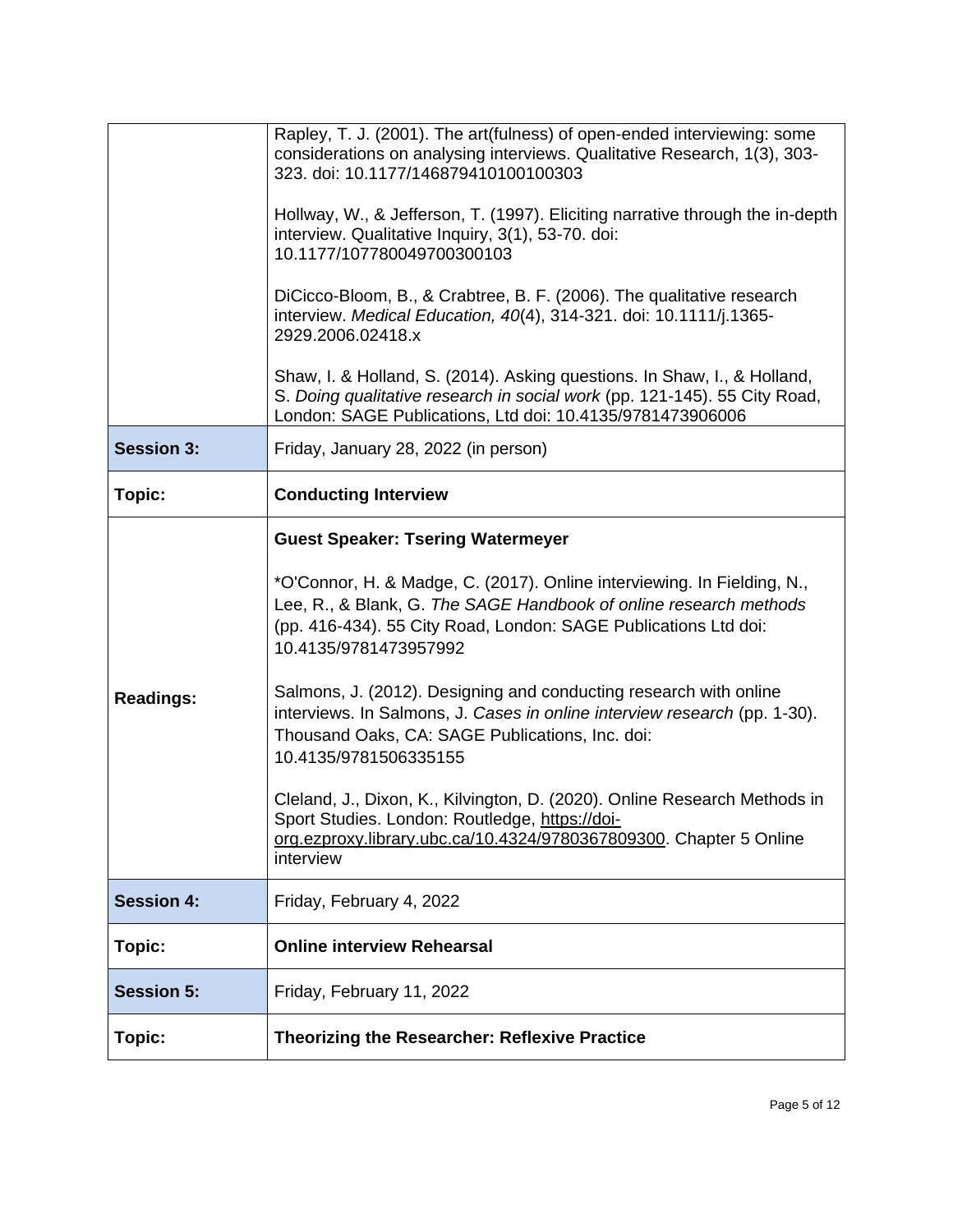| <b>Reading:</b>                             | *Roulston, K. (2010). Theorizing the researcher: the reflective interviewer.<br>In Roulston, K. Reflective interviewing: A guide to theory and practice (pp.<br>115-129). London: SAGE Publications Ltd doi: 10.4135/9781446288009<br>Kvale, S. (2006). Dominance through interviews and dialogues.<br>Qualitative Inquiry, 12, 480-500.<br>Manderson, L., Bennett, E., & Andajani-Sutahjo, S. (2006). The social<br>dynamics of the interview: Age, class, and gender. Qualitative Health<br>Research, 16, 1317-1334.                                                                                                                             |  |
|---------------------------------------------|----------------------------------------------------------------------------------------------------------------------------------------------------------------------------------------------------------------------------------------------------------------------------------------------------------------------------------------------------------------------------------------------------------------------------------------------------------------------------------------------------------------------------------------------------------------------------------------------------------------------------------------------------|--|
| <b>Session 6:</b>                           | Friday, February 18, 2022                                                                                                                                                                                                                                                                                                                                                                                                                                                                                                                                                                                                                          |  |
| Topic:                                      | <b>Preparing Transcripts and Data Analysis</b>                                                                                                                                                                                                                                                                                                                                                                                                                                                                                                                                                                                                     |  |
| <b>Readings:</b>                            | *Kowal, S. & O'Connell, D. (2014). Transcription as a crucial step of data<br>analysis. In Flick, U. The SAGE handbook of qualitative data analysis (pp.<br>64-78). London: SAGE Publications Ltd doi: 10.4135/9781446282243                                                                                                                                                                                                                                                                                                                                                                                                                       |  |
| <b>READING WEEK: February 25 - NO CLASS</b> |                                                                                                                                                                                                                                                                                                                                                                                                                                                                                                                                                                                                                                                    |  |
| <b>Session 7:</b>                           | Friday, March 4, 2022                                                                                                                                                                                                                                                                                                                                                                                                                                                                                                                                                                                                                              |  |
| Topic:                                      | <b>Data Analysis</b>                                                                                                                                                                                                                                                                                                                                                                                                                                                                                                                                                                                                                               |  |
| Readings:                                   | Bailey Chapter 11 and 12<br>*Willig, C. (2014). Interpretation and analysis. In Flick, U. The SAGE<br>handbook of qualitative data analysis (pp. 136-150). London: SAGE<br>Publications Ltd doi: 10.4135/9781446282243<br>*Roulston, K. (2014). Analysing interviews. In Flick, U. The SAGE<br>handbook of qualitative data analysis (pp. 297-312). London: SAGE<br>Publications Ltd doi: 10.4135/9781446282243<br>Maxwell, J. & Chmiel, M. (2014). Notes toward a theory of qualitative data<br>analysis. In Flick, U. The SAGE handbook of qualitative data analysis<br>(pp. 21-34). London: SAGE Publications Ltd doi:<br>10.4135/9781446282243 |  |
| <b>Session 8:</b>                           | Friday, March 11, 2022                                                                                                                                                                                                                                                                                                                                                                                                                                                                                                                                                                                                                             |  |
|                                             |                                                                                                                                                                                                                                                                                                                                                                                                                                                                                                                                                                                                                                                    |  |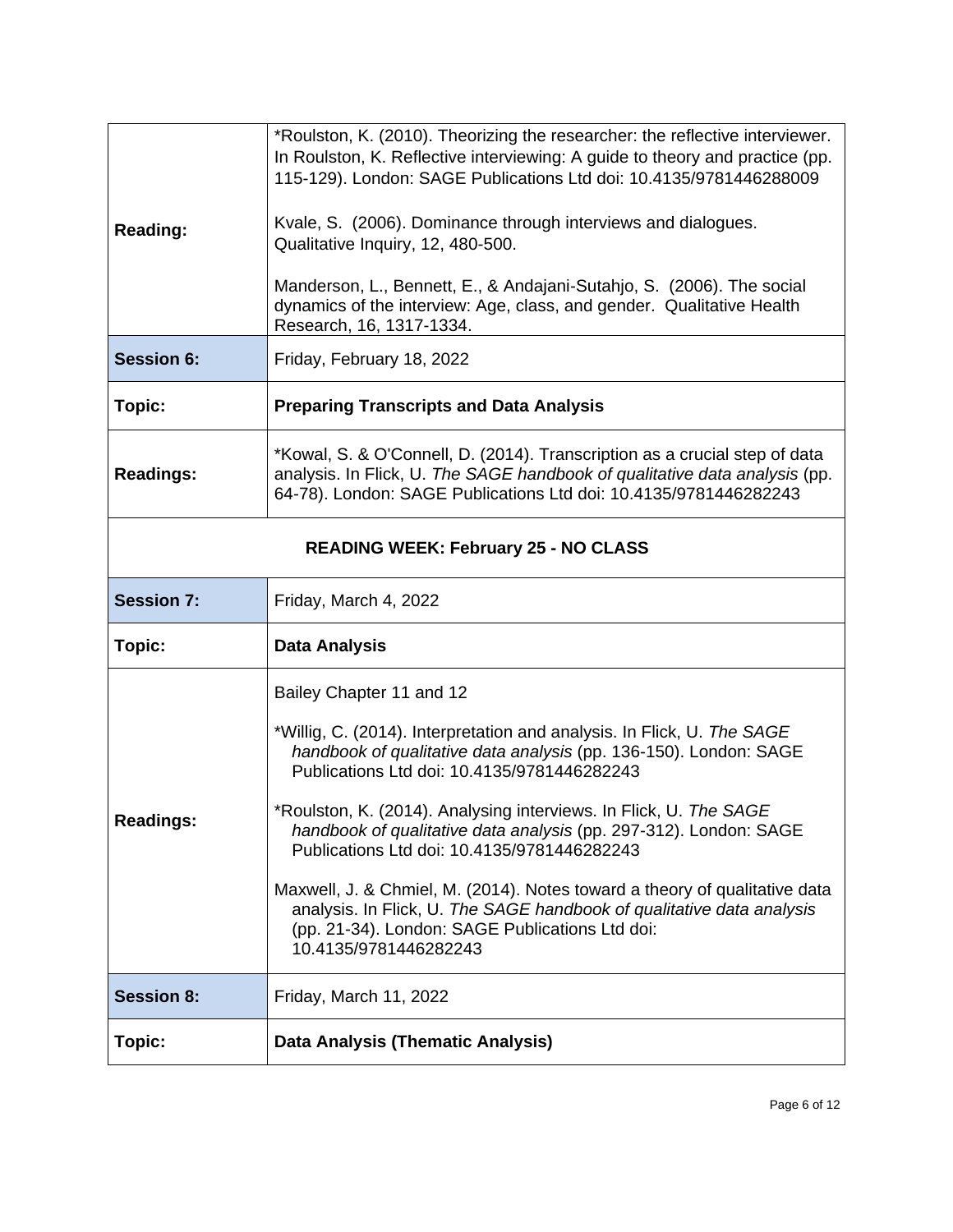|                    | Guest Speaker: Neringa Dainaraviciute                                                                                                                                                                                                         |
|--------------------|-----------------------------------------------------------------------------------------------------------------------------------------------------------------------------------------------------------------------------------------------|
| <b>Readings:</b>   | <b>Bailey Chapter 13</b><br>*Braun, V. & Victoria, C. (2006) Using thematic analysis in psychology,<br>Qualitative Research in Psychology, 3:2, 77-101.                                                                                       |
|                    | doi.org/10.1191/1478088706qp063oa                                                                                                                                                                                                             |
|                    | Terry, G., Hayfield, N., Clarke, V. & Braun, V. (2017). Thematic analysis.<br>In Willig, C., & Rogers, W. The SAGE Handbook of qualitative research<br>in psychology (pp. 17-36). London: SAGE Publications Ltd doi:<br>10.4135/9781526405555 |
| <b>Session 9:</b>  | Friday, March 18, 2022                                                                                                                                                                                                                        |
| Topic:             | <b>Other Data Analysis Methods</b>                                                                                                                                                                                                            |
|                    | <b>Bailey Chapter 14</b>                                                                                                                                                                                                                      |
| <b>Readings:</b>   | Graneheim UH and Lundman B. (2004) Qualitative content analysis in<br>nursing research: concepts, procedures and measures to achieve<br>trustworthiness. Nurse Education Today 24: 105-112.                                                   |
|                    | Fraser, H. (2004). Doing Narrative Research: Analysing Personal Stories<br>Line by Line. Qualitative Social Work, 3(2), 179-201. doi:<br>10.1177/1473325004043383.                                                                            |
|                    | Thornberg, R. & Charmaz, K. (2014). Grounded theory and theoretical<br>coding. In Flick, U. The SAGE handbook of qualitative data analysis (pp.<br>153-169). London: SAGE Publications Ltd doi: 10.4135/9781446282243                         |
| <b>Session 10:</b> | Friday, March 25, 2022                                                                                                                                                                                                                        |
| Topic:             | Data Analysis update and sharing                                                                                                                                                                                                              |
| <b>Session 11:</b> | Friday, April 1, 2022                                                                                                                                                                                                                         |
| Topic:             | Writing the story that you are going to tell                                                                                                                                                                                                  |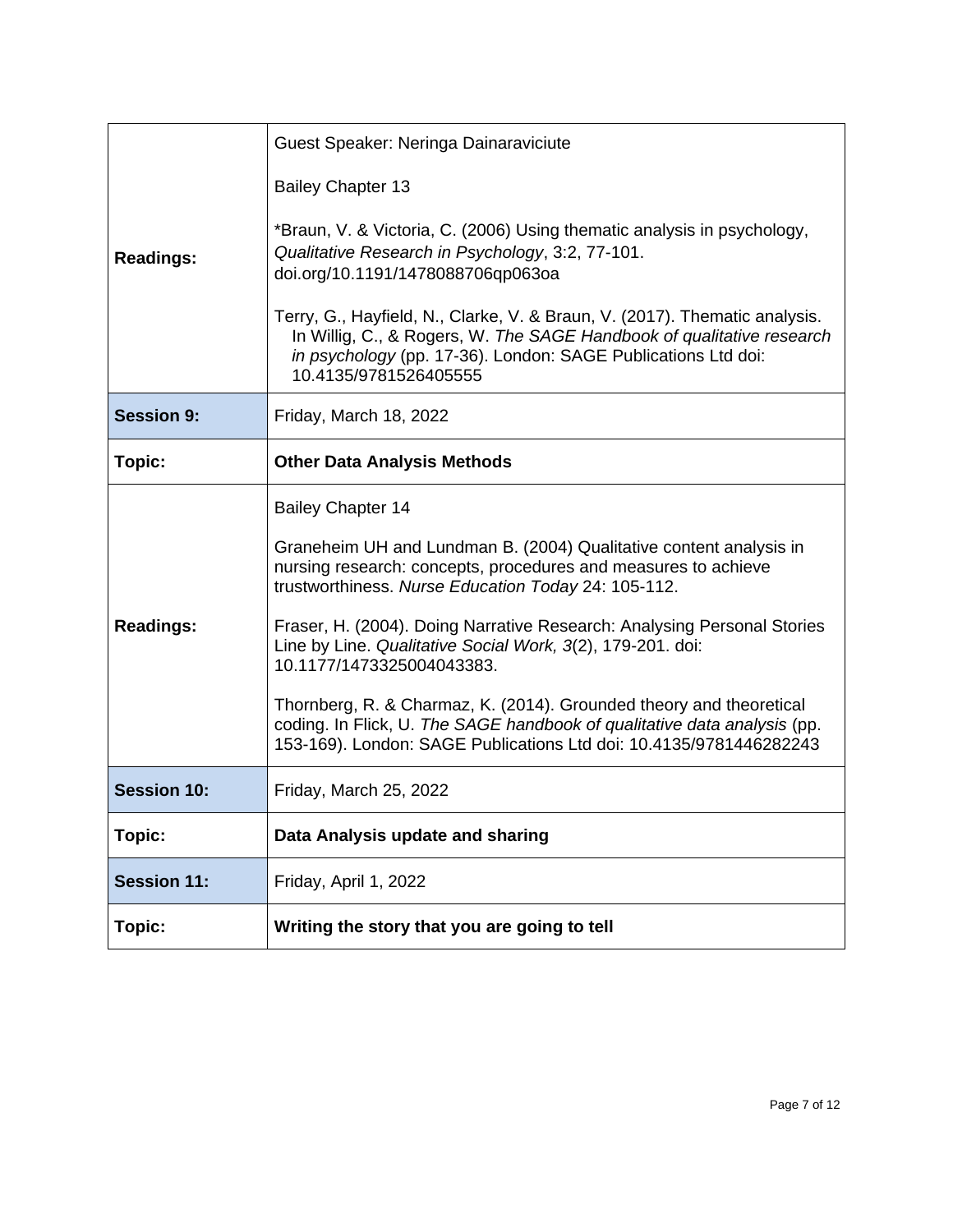| <b>Readings:</b>   | <b>Bailey Chapter 15</b><br>*Denzin, N. (2014). Writing and/as analysis or performing the world1. In<br>Flick, U. The SAGE handbook of qualitative data analysis (pp. 569-584).<br>London: SAGE Publications Ltd doi: 10.4135/9781446282243<br>Ponterotto, J. G., & Grieger, I. (2007). Effectively Communicating<br>Qualitative Research. The Counseling Psychologist, 35(3), 404-430. doi:<br>10.1177/0011000006287443<br>Rolfe, G. (2004). Validity, trustworthiness and rigour: quality and the<br>idea of qualitative research. Journal of Advanced Nursing, 53(3), 304-<br>310. |
|--------------------|---------------------------------------------------------------------------------------------------------------------------------------------------------------------------------------------------------------------------------------------------------------------------------------------------------------------------------------------------------------------------------------------------------------------------------------------------------------------------------------------------------------------------------------------------------------------------------------|
| <b>Session 12:</b> | Friday, April 8, 2022                                                                                                                                                                                                                                                                                                                                                                                                                                                                                                                                                                 |
| Topic:             | Poster Day – Open to all members of the School                                                                                                                                                                                                                                                                                                                                                                                                                                                                                                                                        |
| <b>Readings:</b>   | Each student will have ten minutes to present their poster.                                                                                                                                                                                                                                                                                                                                                                                                                                                                                                                           |

## **Assignments for Term 2**

#### **1. Journals, Value 4.5 + 0.5 (bonus) % (first journal due on Jan 19 - Wednesday)**

Students are required to submit 9 weekly (2-3 pages) journals to document and reflect on their research process (from recruitment, data collection, data analysis). All journals are due on Wednesday before midnight.

#### **2. Electronic Poster 5% (Due on April 5, 2022 - Tuesday)**

Students are required to prepare one PPT slide to report their study. Information on the slide includes: a) background of the study, b) research question, c) sample and sampling, d) data collection method, e) data analysis method, f) findings, g) discussion and implications.

#### **3. Final Report 40% (Due on April 22, 2022).**

Maximum 18 pages including references and NOT including the appendix of interview guide. APA style, Double space.

#### Writing guidelines for Final Report:

1. Introduction: 1-1.5 pages (Context and importance)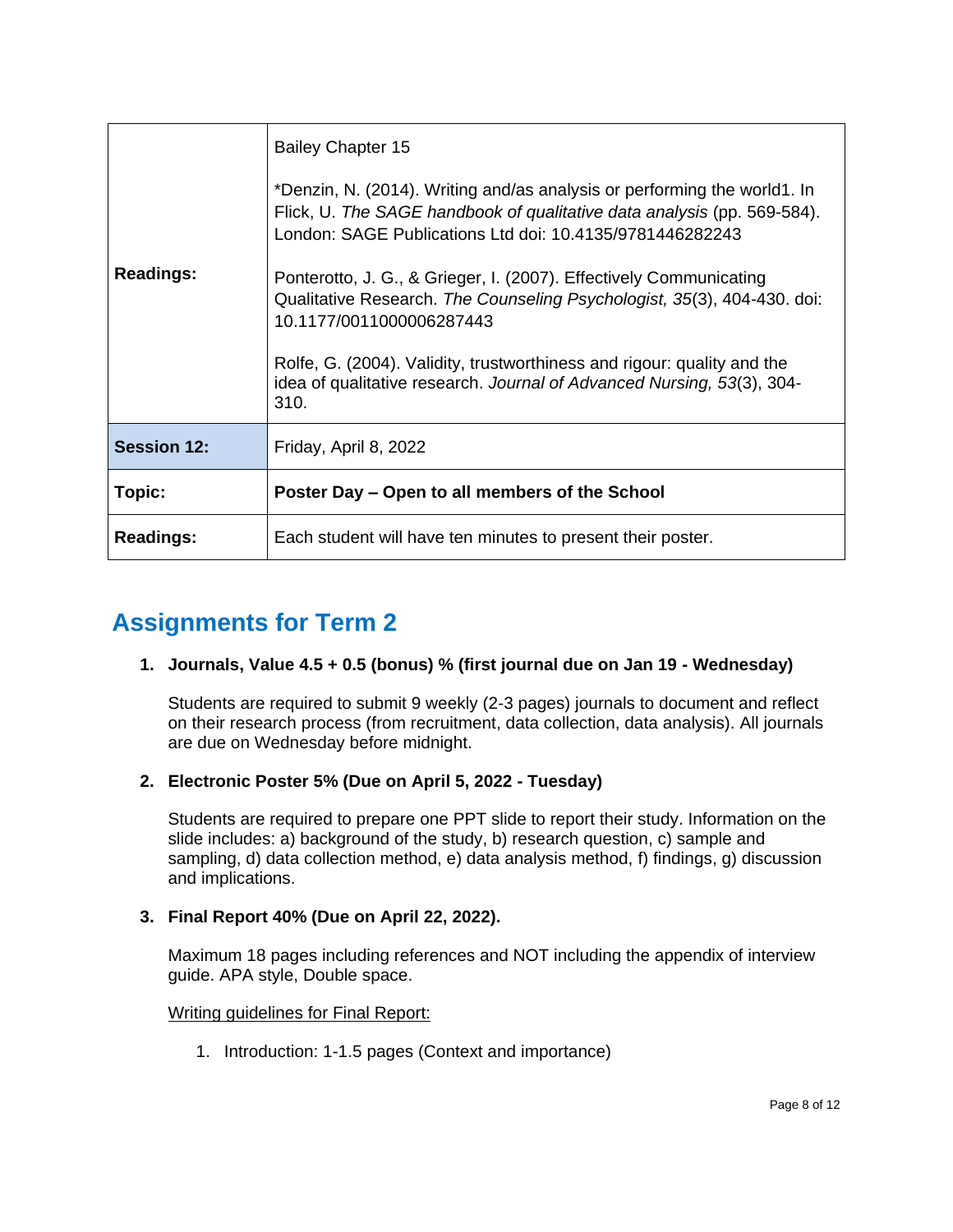- 2. Literature Review: 4-5 pages (Theories, existing knowledge, knowledge gaps, research question and purposes)
- 3. Methodology: 2-3 pages (Research methodology, research design, ethical issue, trustworthiness and limitations)
- 4. Findings: 6-8 pages
- 5. Discussion: 2-3 pages (Connecting findings with literature review to point out similarities and the unique contributions of the study)
- 6. Implications: 1 page (How the findings inform policies, programs or practice)
- 7. Conclusion: 0.5 page
- 8. References: 1-2 pages

#### Marking guidelines for Final Report:

Content (approximately 40%)

- Comprehensively reported the components and process of the study as proposed
- Appropriate use of relevant, current & classic literature in contextualizing the study and analysis
- Clear presentation of findings of the study
- Critically connecting findings with the literature

Analysis (approximately 40%):

- Creative synthesis and critical evaluation of literature
- Systematic and in-depth analysis of data
- Innovative and appropriate use of theory in analysis and discussion
- Thoughtful and "grounded" implications of findings for social work and human services

Style (approximately 10%):

- Clear, well organized
- Logical and coherent development & flow
- Continuity and smooth transitions in sentences and paragraphs
- Skillful use of language
- Appropriate use of headings

Technical (approximately 10%):

- Grammar, spelling
- Proper use of APA (6th ed.) style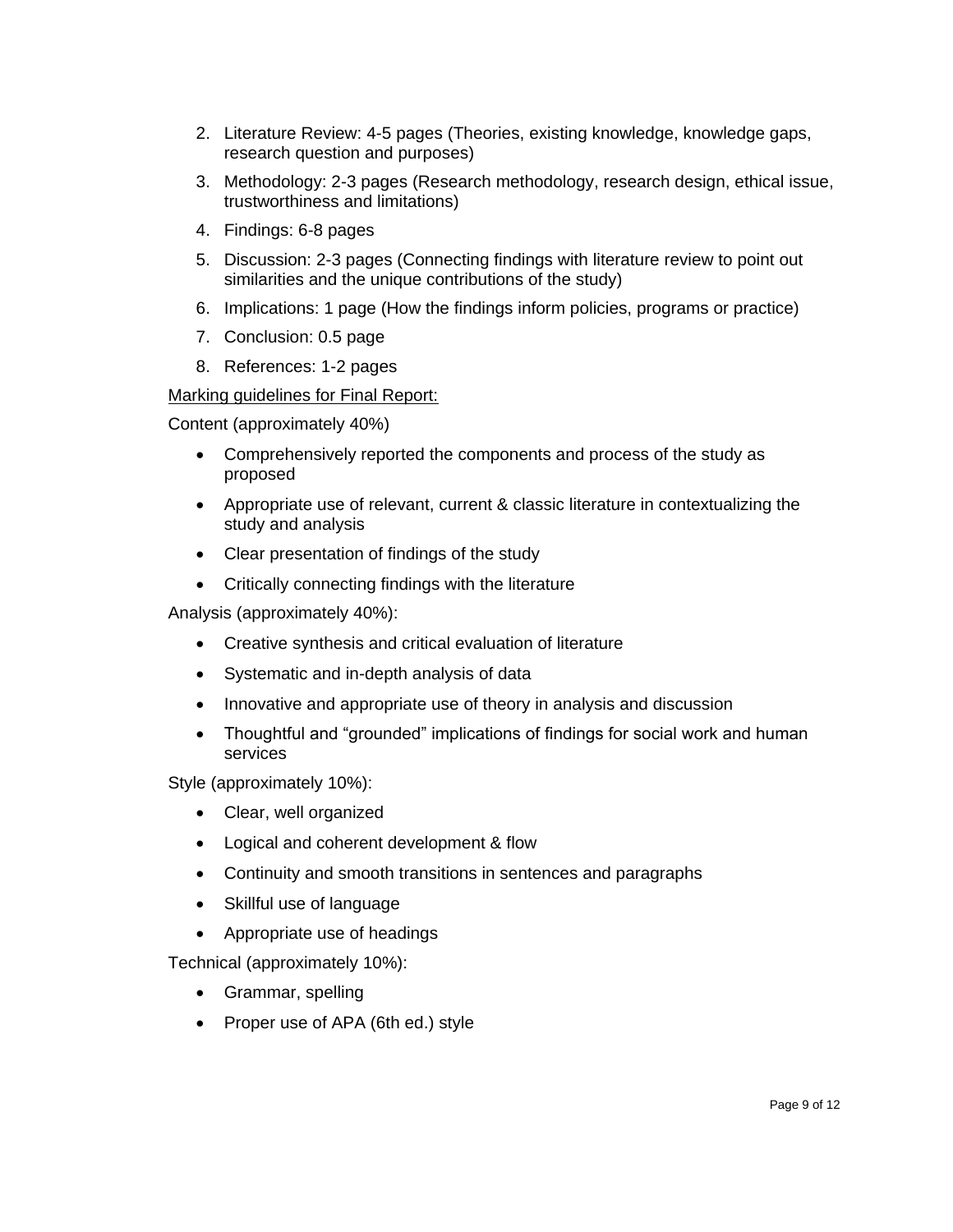# **SCHOOL/COURSE POLICIES**

### **UBC COVID-19 Protocols for in-class learning**

**COVID-19 Safety:** You are required to wear a non-medical mask during our class meetings, for your own protection and the safety and comfort of everyone else in the class. For our in-person meetings in this class, it is important that all of us feel as comfortable as possible engaging in class activities while sharing an indoor space. Non-medical masks that cover our noses and mouths are a primary tool for combating the spread of COVID-19. Further, according to the provincial mandate, masks are required in all indoor public spaces including lobbies, hallways, stairwells, elevators, classrooms and labs. There may be students who have medical accommodations for not wearing a mask. Please maintain a respectful environment.

#### **If you are sick, it is important that you stay home.**

#### **If you miss class because of illness:**

- Ask someone to share their notes regarding lectures and class discussions about readings.
- Be sure to consult the class resources on Canvas.
- If you are concerned that you will miss a key activity due to illness, contact the instructor to discuss.

**If I (the instructor) am feeling ill:** If I am unwell, I will not come to class. I will make every reasonable attempt to communicate plans for class as soon as possible by email. Our classroom will still be available for you to sit in and attend an online session. In this instance:

- If I am well enough to teach, but am taking precautions to avoid infecting others, we may hold the class online. If this happens, you will receive an email informing you how to join the class.
- If I am not well enough to teach I may ask you to do an activity or read something in place of class time

### **Attendance**

The attendance policy is in the student handbook on page 8. You can find the student handbook on the Advising page of our website:<https://socialwork.ubc.ca/undergraduate/advising/>

The School considers class attendance to be an essential component of integrated learning in professional social work education. Therefore, regular attendance is required in all social work courses. Instructors may count repeated late arrivals or early departures as an absence, and a meeting should be setup to discuss this with the student. If students miss three or more classes, they may be considered to have not met the requirements of the course. If students have valid reasons, they could be withdrawn from the course with the approval of the instructor – otherwise, they would fail the course.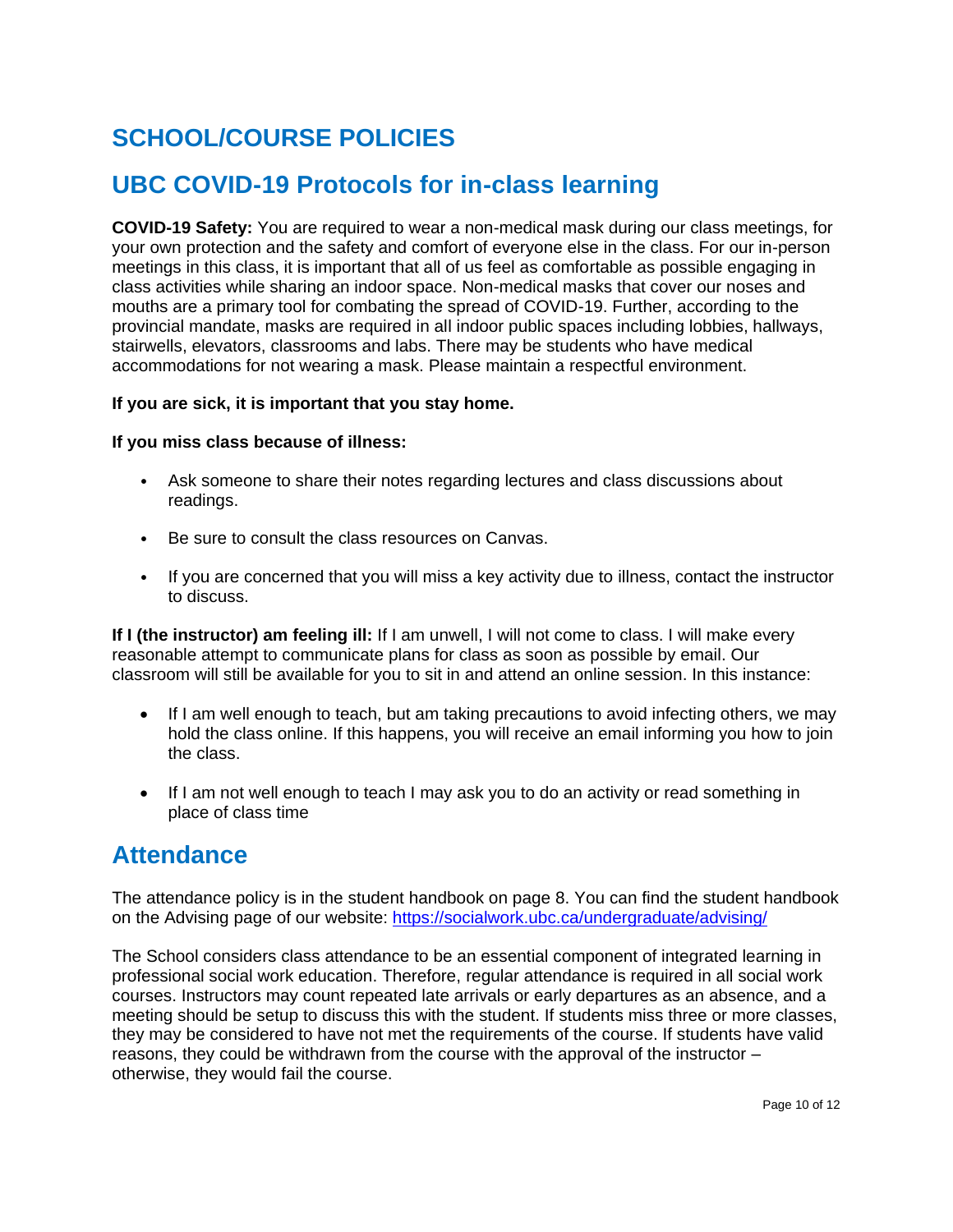Other school policies can be accessed through the School of Social Work student handbook.

### **Learning Resources**

UBC Learning Commons has a variety of tools and information such as; borrowing equipment, academic integrity **(APA Citation Guide),** writing support, skills for class, skills for life and academic support to assist students in their learning.<https://learningcommons.ubc.ca/>

## **University Policies**

**Support:** UBC provides resources to support student learning and to maintain healthy lifestyles but recognizes that sometimes crises arise and so there are additional resources to access including those for survivors of sexual violence. UBC values respect for the person and ideas of all members of the academic community. Harassment and discrimination are not tolerated nor is suppression of academic freedom. UBC provides appropriate accommodation for students with disabilities and for religious observances. UBC values academic honesty and students are expected to acknowledge the ideas generated by others and to uphold the highest academic standards in all of their actions.

Details of the policies and how to access support are available at: <https://senate.ubc.ca/policies-resources-support-student-success>

## **Learning Analytics**

Learning analytics includes the collection and analysis of data about learners to improve teaching and learning. No learning analytics are being used in this course.

# **Copyright**

All materials of this course (course handouts, lecture slides, assessments, course readings, etc.) are the intellectual property of the Course Instructor or licensed to be used in this course by the copyright owner. Redistribution of these materials by any means without permission of the copyright holder(s) constitutes a breach of copyright and may lead to academic discipline.

Students may not record class or group discussions without prior permission of all individuals in attendance.

## **Support**

During the term, I will do my best to offer support if I am concerned about your academic performance or wellbeing. I also encourage you to contact me or your academic advisor if you need assistance. In addition, I may identify concerns using the UBC [Early Alert](http://earlyalert.ubc.ca/) system which provides students with the earliest possible connection to resources like academic advising, financial advising, counseling, or other support services to help you get back on track. Any information transmitted through early alert is treated as confidential (see earlyalert.ubc.ca).